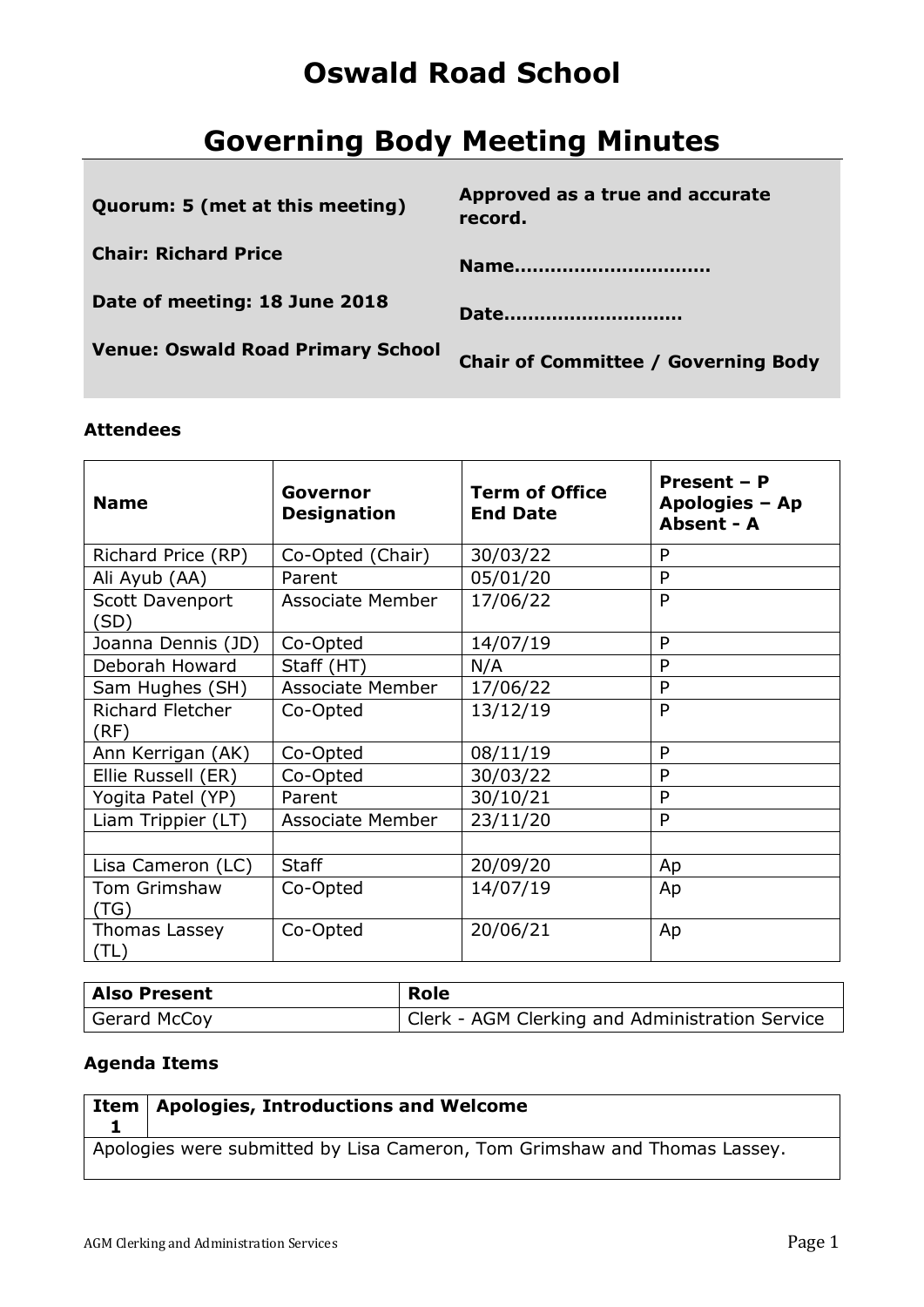There were no issues raised and the Governing Body agreed to accept the submitted apologies.

| <b>Resolutions / Agreed Actions</b>  | Owner             | <b>Date</b> |
|--------------------------------------|-------------------|-------------|
| Agreed – accept submitted apologies. | Governing<br>Body |             |

| Item                                                                                 | <b>Declaration of Pecuniary Interests</b> |  |  |
|--------------------------------------------------------------------------------------|-------------------------------------------|--|--|
|                                                                                      |                                           |  |  |
| There were no declarations of pecuniary interests in relation to any of the items on |                                           |  |  |
| the current agenda.                                                                  |                                           |  |  |
| <b>Resolutions / Agreed Actions</b><br><b>Date</b><br>Owner                          |                                           |  |  |
|                                                                                      |                                           |  |  |
|                                                                                      |                                           |  |  |

### **Item 3 Minutes of the Previous Meeting and Matters Arising (26.03.18).**

The Chair presented the minutes in relation to the previous meeting which had been circulated in advance. In the process of reviewing the document there were no amendments or corrections identified. The minutes were approved as a true record of the meeting and a signed copy of the document was retained on record.

### Matters Arising.

Governors reviewed and considered the actions carried forward from the previous meeting and noted these had been addressed prior to the meeting or represented items for the current agenda.

| <b>Resolutions / Agreed Actions</b>                         | Owner | <b>Date</b> |
|-------------------------------------------------------------|-------|-------------|
| Agreed – minutes of previous meeting $(26.03.18)$ Governing |       |             |
| as true record.                                             | Body  |             |

#### **Item 4 Headteacher's Report**

The Headteacher presented her report which had been circulated in advance and the following matters were noted in discussions.

Governors reviewed and considered the document.

School Context.

The Headteacher provided an overview of the school context and Governors noted there were 669 pupils on the school roll. It was appreciated the disadvantaged pupils' cohort represented 14% of the total number of pupils; the special educational needs and disability (SEND) cohort equated to 9% of the pupil population; and the summer birth's cohort represented 41% of pupils.

In addition, Governors were conscious of the vacancies in the Year 5 cohort – there were nine vacancies. It was recognised that this situation meant the school was vulnerable to mid-year admissions provided by Manchester City Council (MCC) through the in-year fair access protocols (IYFAP).

Q. Why were the mid-year admissions so significant?

A. The pupils transferred generally had challenging issues which would impact on the school's data. There was only a limited time period in which to develop their education prior to the Year 6 national tests (SATS).

Staffing Update.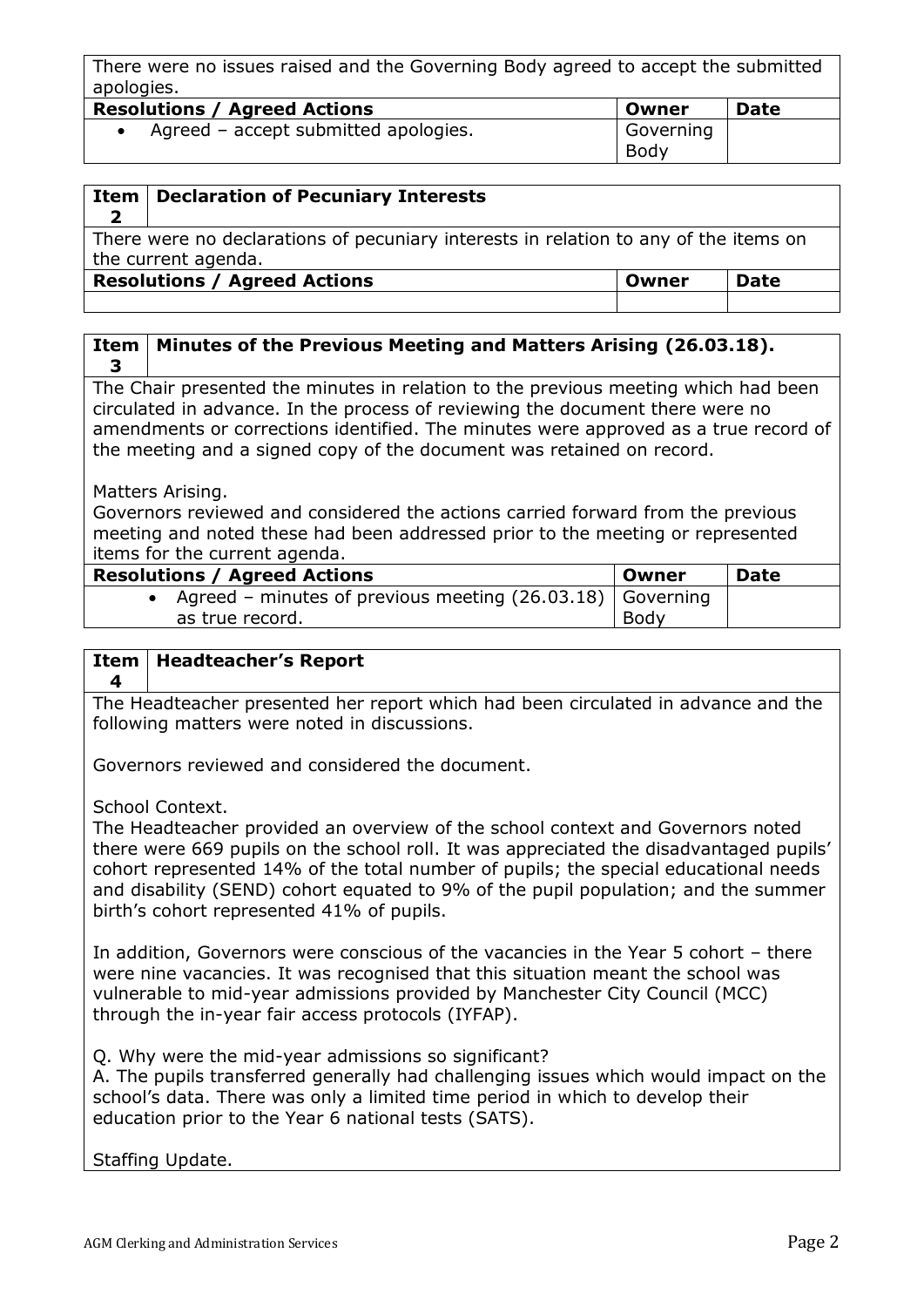Governors noted the updated staffing report which indicated the staff allocation to different year groups across the school; with newly appointed teachers secured following the recruitment process completed at the end of the previous week. Governors understood that placing of additional teachers would be secured later in the term; as would additional teaching assistant (TA) staff.

Q. Was the school essentially fully staffed?

A. Not quite – one teacher requested and was given additional time to submit their notice of resignation; this individual was still in the current structure.

Q. Was the situation related to a vulnerable year group? A. No.

Q. How was the reprographics assistants new role developing?

A. The individual was working well in their new role supporting the pastoral team; they were growing and developing in the role. The school expected this individual would soon be sufficiently upskilled to support safeguarding.

The Headteacher confirmed the above situation was a good development for the school and the individual concerned as part of their continuing professional development (CPD).

Q. What was the response to the sports coach role?

A. The school received 94 applications, of which 4 were shortlisted for observation.

CPD.

The Headteacher confirmed that the school continued to support staff development – the training schedules had been especially highlighted in the Autumn Term and Spring Term reports. In addition, Governors noted the extensive range of courses and briefings designed to improve outcomes for pupils, support vulnerable groups and develop the management of the school.

Q. Did the options for staff CPD align curriculum areas in need of improvement / areas of weakness?

A. Yes – the CPD options directly linked with the school priorities and / or met the feedback from appraisal feedback; the additional consideration was the budget.

The Headteacher demonstrated the school's approach to planned CPD – using maths as an example. The initial training was followed by a roll-out and then progressed in stages to ensure the training was being employed effectively and allowed sufficient time to become embedded across the school. Only when the previous training was embedded would the next stage be progressed.

Feedback from Stakeholders.

The Headteacher highlighted some of the feedback comments from stakeholders / parents in relation to the school. Governors appreciated the overwhelmingly positive nature of the comments.

Q. Has the school issued a survey for parents' views?

A. This was completed at the start of the academic year.

Q. Were there any significant issues raised / identified that need to be addressed? A. The single main issue related to homework, but with a split between parents advocating more homework and those preferring less homework. There were some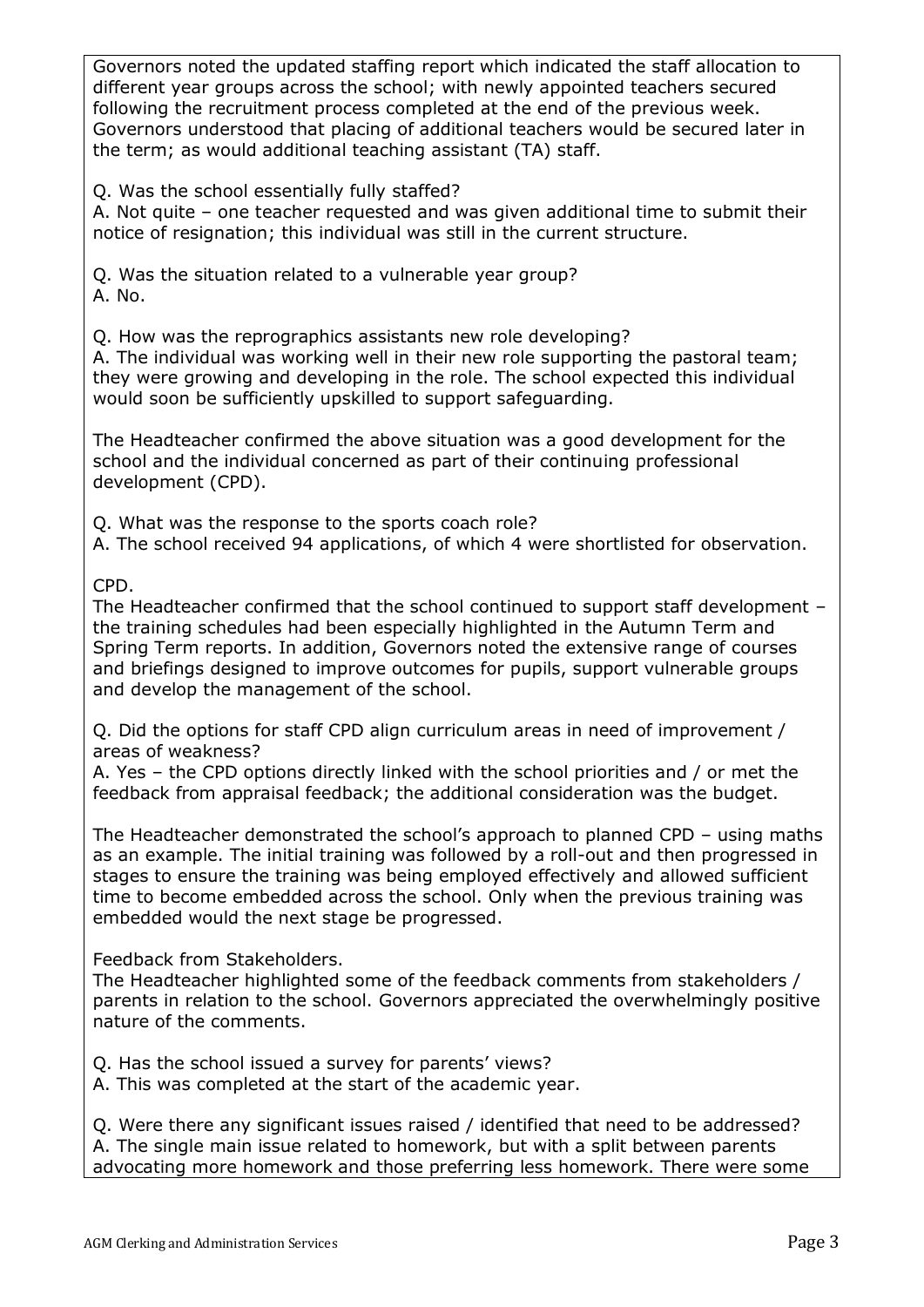'don't know' responses which the school considered a reflection that parents were not aware of the issue rather than it being a negative.

In the course of the discussions Governors proposed that in future the parent questionnaire could be made available at the parents' evening events; which would ensure a high proportion of responses.

Governors noted the success of the communications strategy adopted by the school and effectively supported by the Communications Manager. It was understood by Governors that the weekly e-mail and the 'Hoot' were very popular, but the 'Early Bird' postbox still need some work to improve / raise the profile of this provision.

Governors wished to formalise their appreciation of the role played by the Communications Manager – it was agreed that Yogita Patel (YP) would e-mail Ellie Linton to express the Governing Body's appreciation.

The Headteacher highlighted that there was no 'thread' of concerns / patterns identified in the various feedback opportunities. Governors noted the revision and improvement of the school's Behaviour Policy lead to a more robust and consistent approach to behaviour being applied across the school. However, despite the occasional challenge from some parents the new process had been very well received.

Q. What was the main challenge from parents?

A. Accepting that their child / children may be prepared to test boundaries at school in a different way to the boundaries at home.

Q. Did the school contact / e-mail parents if their child was subject to reflection time? A. Yes – this was an important aspect of keeping parents fully informed and a suggestion from a parent which the school added to the policy; it was also suggested that a copy of the reflection sheet would be helpful too, as would support the parents in addressing the issue at home too.

Monitoring Activities.

The Headteacher confirmed the school has adhered strictly to the quality assurance (QA) calendar of events during the course of the academic year. In addition, Governors noted the overview from the Autumn Term and Spring Term. In these instances, the main points of notice were highlighted.

### Finance Update.

The Headteacher confirmed the school had secured a good surplus at the end of the financial year as a result of careful and prudent budget management. It was noted that the revenue surplus was £94,660 and the carry forward (c/fwd.) was £174,464. Governors also appreciated that a full report would be provided with the minutes from the most recent Finance Committee meeting later – see Item 5 Committee Reports.

Q. Was there any negative feedback from staff in relation to the budget restrictions during the course of the year?

A. No. The Headteacher confirmed she had been impressed by how the staff had pulled together on this.

School Improvement Plan (SIP).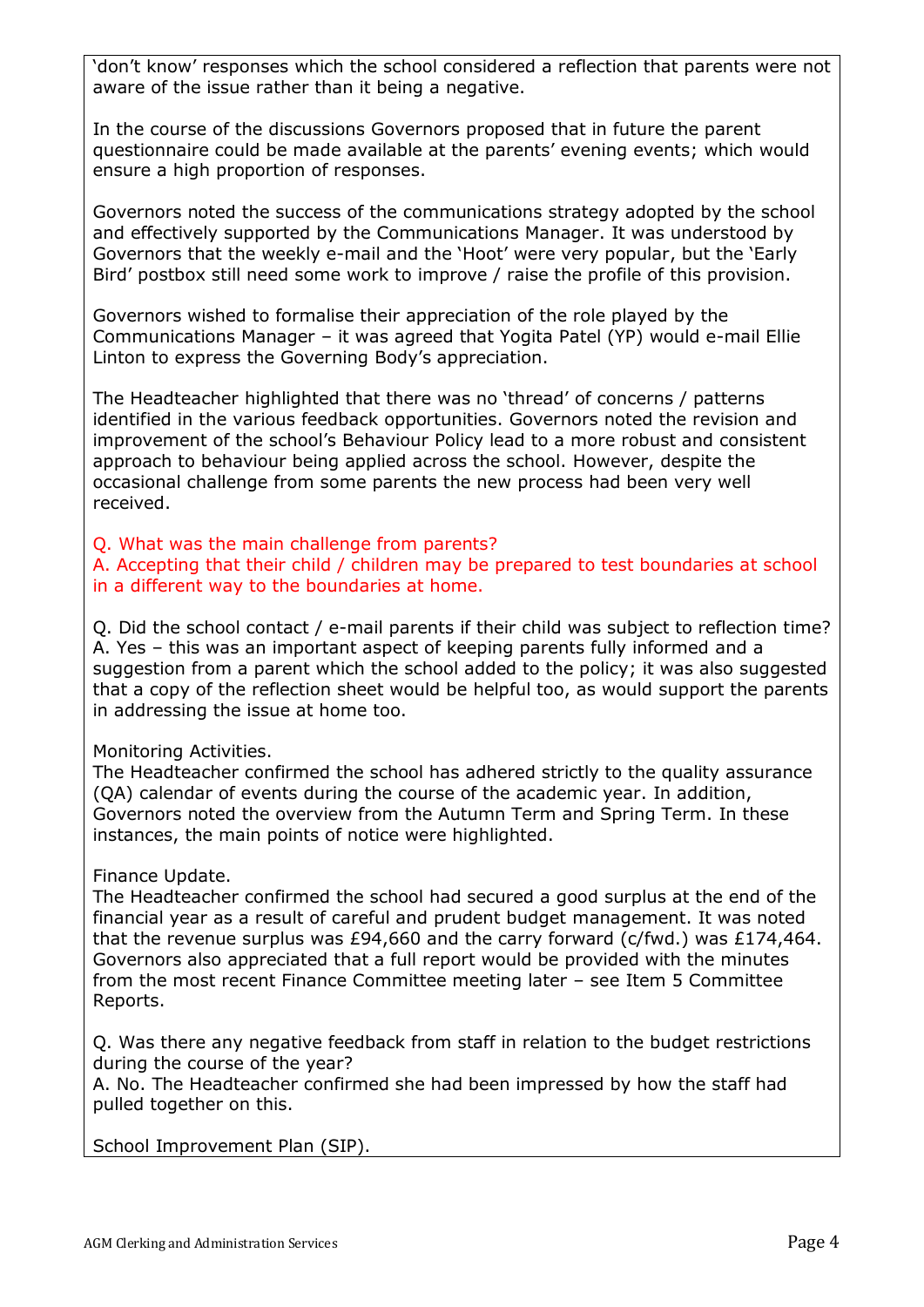The Headteacher confirmed that each of the leads would be completing their final meetings in the coming weeks and the reviewed plans would then be submitted at the next scheduled Governing Body meeting. Q. Will the review also include input from Governors? A. Yes – the leads for each aspect of the SIP will be reminded to contact the linked / associated Governors for their area. Attainment / Progress. The Headteacher confirmed this aspect of the report would be deferred to the Teaching and Learning (T&L) Committee report later in the meeting - see Item 5 Committee Reports. Attendance. Governors reviewed and considered the cumulative attendance data for the current year. It was appreciated that overall attendance was 96.18%, which was in line with the previous year. In addition, the attendance for the disadvantaged pupils was 95%. Q. Why was there a difference in the overall attendance and the attendance for pupils in the disadvantaged cohort? A. The difference equated to specific pupils who accessed specific support outside of school. The Headteacher confirmed significant additional needs - these children were accessing support. In addition, these pupils crossed-over into the SEND cohort, with both SEND and medical needs. Governors noted and considered the attendance related to a range of different targeted groups. English as an additional language (EAL) – 95% White British boys (WBB) – 97% Other Pakistani – 95% SEND – 93% The Headteacher especially highlighted that the SEND attendance data would read as 95% if specific children with significant medical needs were disaggregated from the data. The Headteacher outlined the PA data tracking procedures adopted by the school as part of the rigorous and consistent approach to managing attendance across the school. It was recognised the data tracking based on each individual child and considered the child in relation to the various targeted groups who were carefully monitored by the school. It was noted that as part of the plan to improve the protocols targeted families would be invited to meet with the Headteacher on a faceto-face basis. At these meetings individual attendance targets would be established to develop improved attendance.

Governors recognised that the new approach would be aimed initially at the upper Key Stage 2 (KS2) pupils / families.

Q. Will the change in approach be trialed first? A. Yes – the trial will determine the future impact on specific children during the course of the half-term. If it impacts positively, the school will look to rolling out the approach.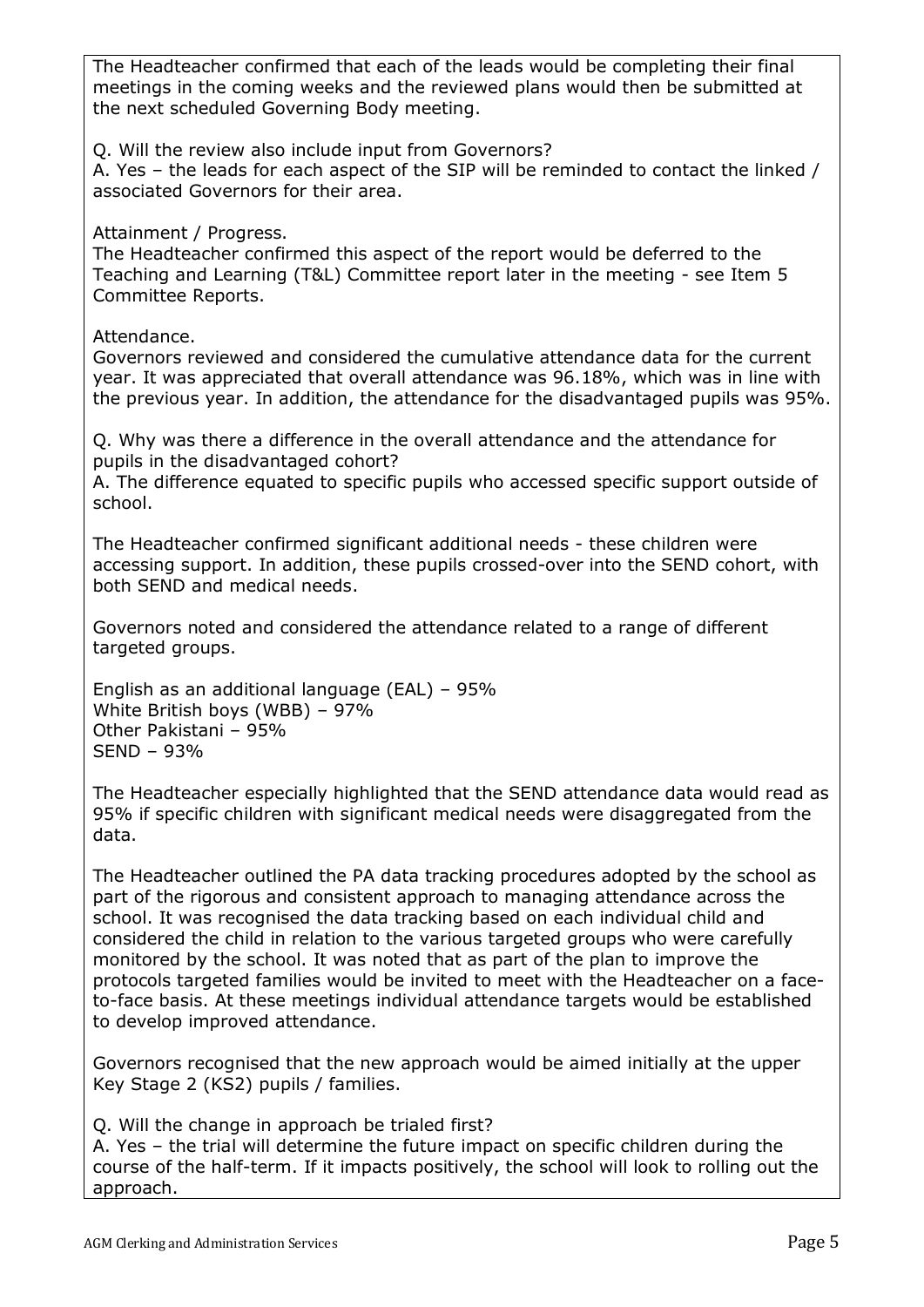The Headteacher advised Governors that the schools approach to monitoring attendance was so thorough, that data was being looked at without specific codes to see what underlying issues were apparent on the next level. For example, one specific group's data on the surface shows 'G' code to be the main impact. On removal of G code, it then shows different occasions of illness to be an issue compared to other groups and length of absence for an illness. By looking on different levels like this, it was allowing the school to have a more detailed picture of attendance concerns that they could look to address.

Q. Was the issue of cheaper term-time holidays impacting on attendance? A. Yes – there were a number of families who had taken unauthorised leave and considered the saving on the holiday far outweighed the cost of any fines.

Q. Did the school authorise any absences?

A. Yes – but only in truly exceptional circumstances and only when adequate supporting evidence was provided by the family.

Behaviour.

Governors noted the data related the Autumn Term and the comparison to the newly updated behaviour system. It was appreciated there had been 75 reflection events – the breakdown of which was:

Boys -88%; EAL – 28%; Disadvantaged pupils – 28%; Looked after children (LAC) – 3%; and SEND – 13%.

It was recognised by Governors that the above data, compared to the Summer Term I data, suggested that the new approach was better suited to the needs of the SEND and disadvantaged pupils. The new approach supported the pupils in understanding and making 'good behaviour choices'.

Q. Were there any patterns or trends identified in the data for serious incidents? A. The main issue related to low level behaviours which now that it has been identified, the teachers were addressing with greater encouragement of pupils.

Q. Was there a specific year group which dominated the behaviour data? A. No – the issues were spread across the school; these were not 'huge' issues, but the school intended to address the low-level issues to prevent them escalating or becoming the 'norm'.

Appraisal Procedures Linked to the SIP.

The Headteacher confirmed that there was nothing new to add to the earlier reports and the closedown of the appraisal would be completed before the end of the term.

Leadership and Management.

Governors noted and reviewed the outline of issues and challenges addressed by the school – this included: a Pupil Premium Grant (PPG) review to develop best practice; weekly drop-ins and follow-up exercises for teachers; the development and implementation of an intense scrutiny calendar; and ongoing Wave 3 and Wave 2 intervention meetings designed to best support the relevant pupils.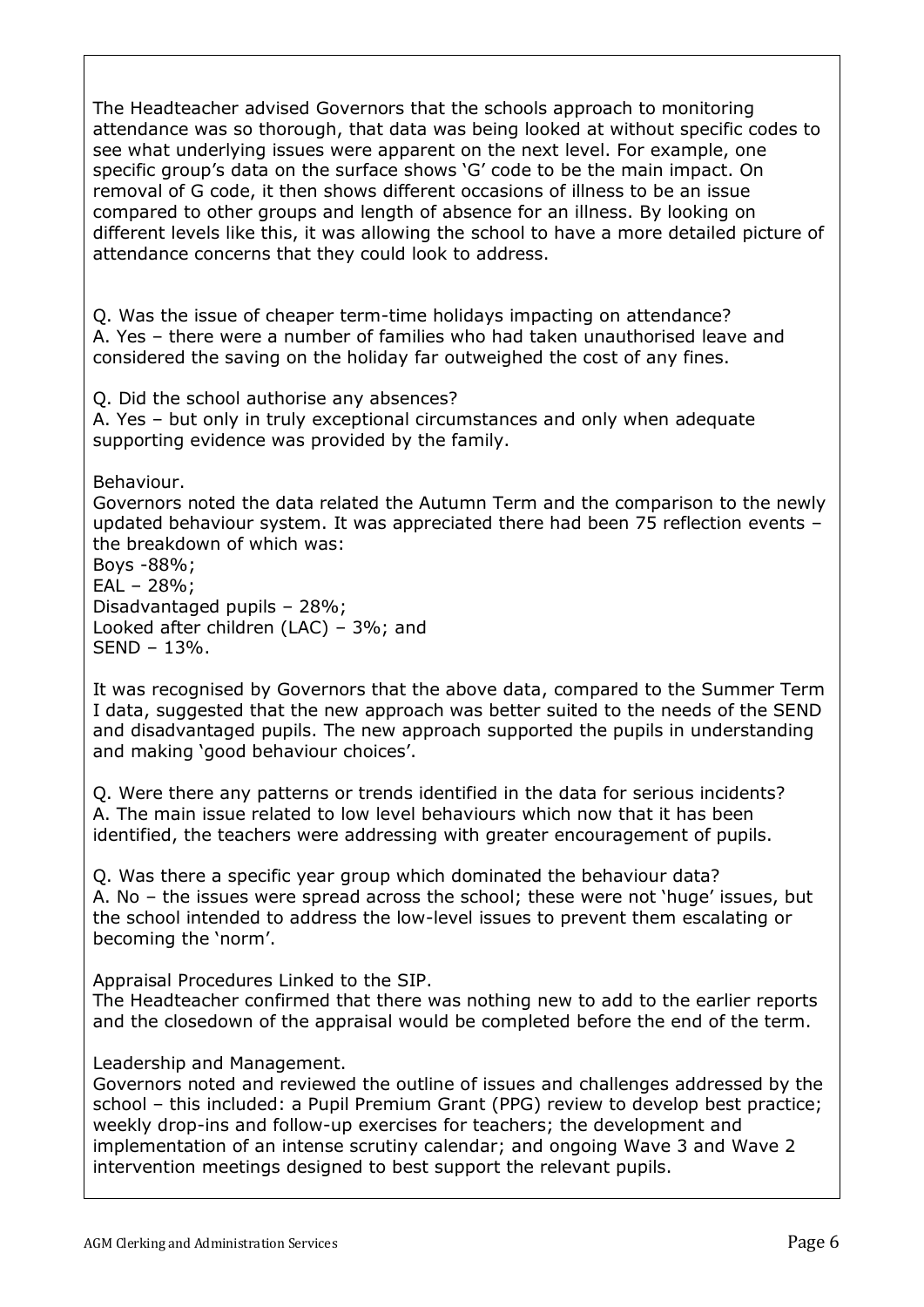Extra-Curricular Activities.

The Headteacher confirmed the school had maintained the ongoing clubs as per the previous term. However, the TA staff have established a new range of clubs / activities – including board club; phonics club; and an art club. Some of these were before school and some were after.

General data Protection Regulations (GDPR).

The Headteacher confirmed the lead was Sarah Nicholls, and provided an outline of the ongoing activities across the school designed to ensure GDPR compliance. This included: training for all staff; a rationalisation of hard-copy record; and the mapping of data and the establishment of appropriate action plans towards compliance.

Q. Do the staff use encrypted memory sticks / flash drives?

A. Yes – the Headteacher also has an external encrypted hard disk drive (HDD) that she uses.

In the course of the discussions it was noted the school had a series of GDPR related policies and documents in need of review and approval. It was proposed this could be completed off-meeting by a small working party that would be quorate from a committee perspective – the 'approved' documents could then be submitted to the Governing Body for a final review and ratification.

Governors also agreed to support the school with a review of the GDPR related policies and documents. It was appreciated this process would be carried out offmeeting and the updated documents submitted for ratification at the next Governing Body meeting.

There were no additional points raised or noted in relation to the Headteacher's report and the document was accepted into the record of the meeting.

| <b>Resolutions / Agreed Actions</b>                                                                          | Owner                 | <b>Date</b>      |
|--------------------------------------------------------------------------------------------------------------|-----------------------|------------------|
| • Action - e-mail Ellie Linton to express Governors'<br>appreciation.                                        | <b>YP</b>             | June 2018        |
| • Action – remind SIP leads to contact link /<br>associated Governor for their area.                         | <b>HT</b>             | June 2018        |
| • Action – liaise with SBM: establish working party $\&$<br>process for review of GDPR policies / documents. | <b>Clerk</b>          | June 2018        |
| • Action – complete review of GDPR documents off-<br>meeting.                                                | Working<br>Party      | <b>July 2018</b> |
| • Action – reviewed GDPR documents to be agenda<br>item next meeting for ratification.                       | HT / Chair<br>/ Clerk | Autumn<br>Term   |
| Agreed – accept Headteacher's report into record of<br>$\bullet$<br>meeting.                                 | Governing<br>Body     |                  |

#### **Item Committee Reports**

**5**

Resources Committee – 21.05.18

Ali Ayub (AA), Acting Chair for the for above meeting presented the report and minutes which had been circulated earlier and the following points were noted in discussion by Governors.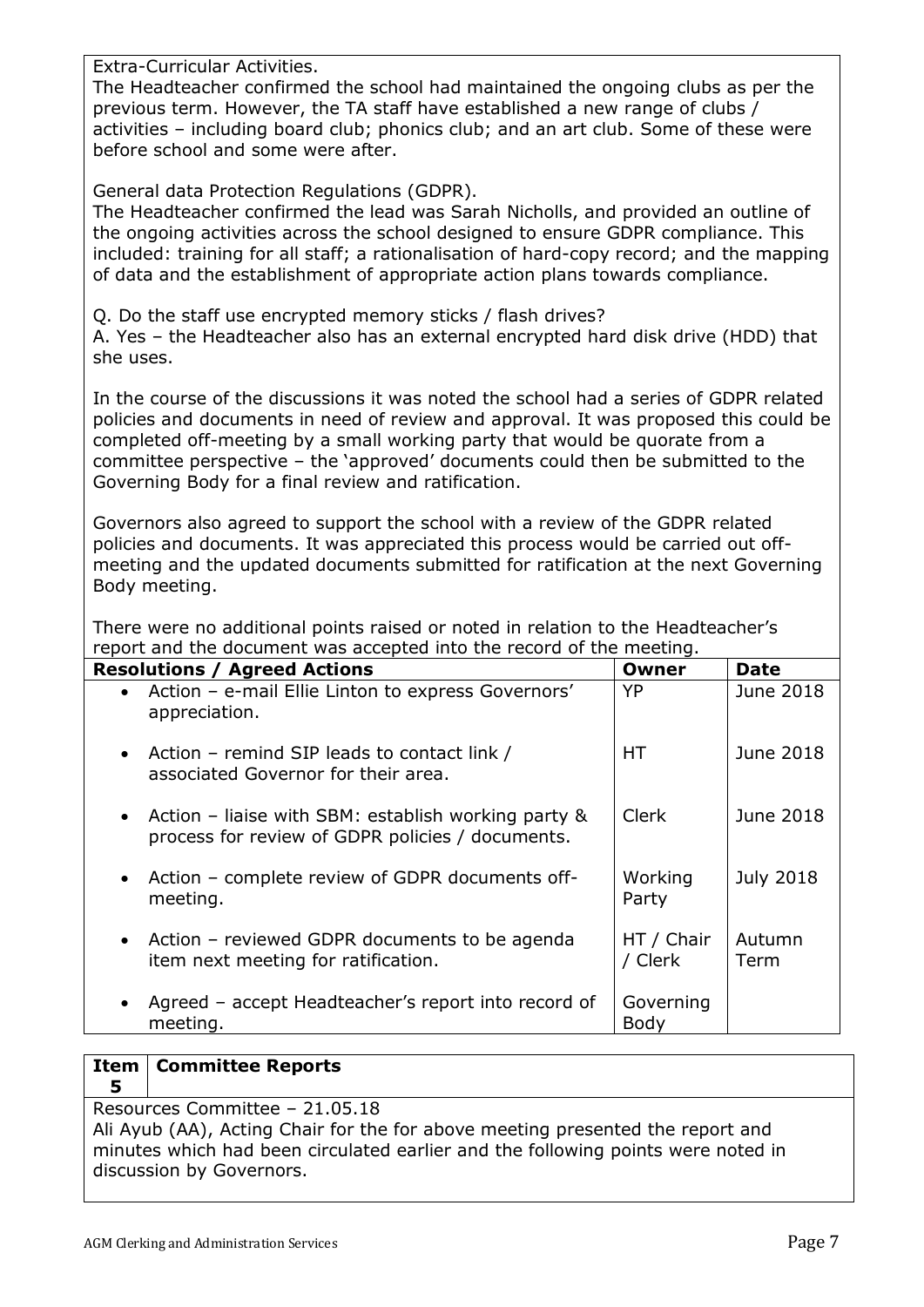Governors noted the Committee had reviewed and considered the 2017-2018 year-end / budget closedown. It was appreciated that the in-year surplus represented a c/fwd. of £174,000 for the end of the financial year due to a closely monitored budget throughout the course of the year. Governors noted the Committee had considered the cash flow forecast for the financial year and reviewed the major cost areas – the latter was a standing agenda item supporting budget monitoring.

In addition, Governors appreciated the surplus did not exceed the 8% which would require the school to submit an analysis of reserves to MCC.

AA presented the overview of the 2018-2019 budget which had already been reviewed and approved by the Committee. The budget projected an in-year deficit of £3,000, although it was appreciated that at the time the school was still expecting confirmation of some income streams – it was appreciated minor budget changes would be required.

AA confirmed the Committee had not produced a 3-5-year budget projection report due to the level of uncertainty associated with the current income / costs. The projection would be completed when more firm information was available.

In addition, Governors noted the 2018-2019 staffing structure had been reviewed by the Committee. However, the details were based on the current information at that time – the deadline for teaching staff to submit their resignation was still pending. It was appreciated the staffing update as discussed in Item 4 above now represented a firm update.

In relation to health and safety matters it was noted the Committee had considered the notifiable incident (RIDDOR) which related to a bumped head on the playground; one child suffered concussion and was taken to hospital. There had been no longer term issues.

Governors recognised the Committee had also reviewed and approved the Pupil Premium Grant (PPG) report and the Sports Premium Grant (SPG) report and in both instances the documents had been approved. The Committee had considered the appropriateness of the expenditure of these grants and confirmed both were having an appropriate impact on the outcomes of pupils. In the case of the PPG funding the school had also commissioned an independent review to provide further evidence of the effectiveness of the PPG funding on pupils' outcomes. In addition, Governors considered that the school continued to monitor expenditure in relation to outcomes as an ongoing process.

Governors considered the school's progress towards GDPR compliance. It was understood that the Committee had reviewed the situation and accepted the school was on-track. The school had established an action plan and was in the process of securing the services of a data protection officer (DPO).

Governors accepted the policies reviewed and approved by the Committee would be addressed under Item 8 below.

AA confirmed the Committee had also considered the Adventure Wood redevelopment plans provided by the Parent Teachers' Association (PTA).

There were no additional points raised or noted in discussion and Governors agreed to accept the Resources Committee minutes and report into the record of the meeting.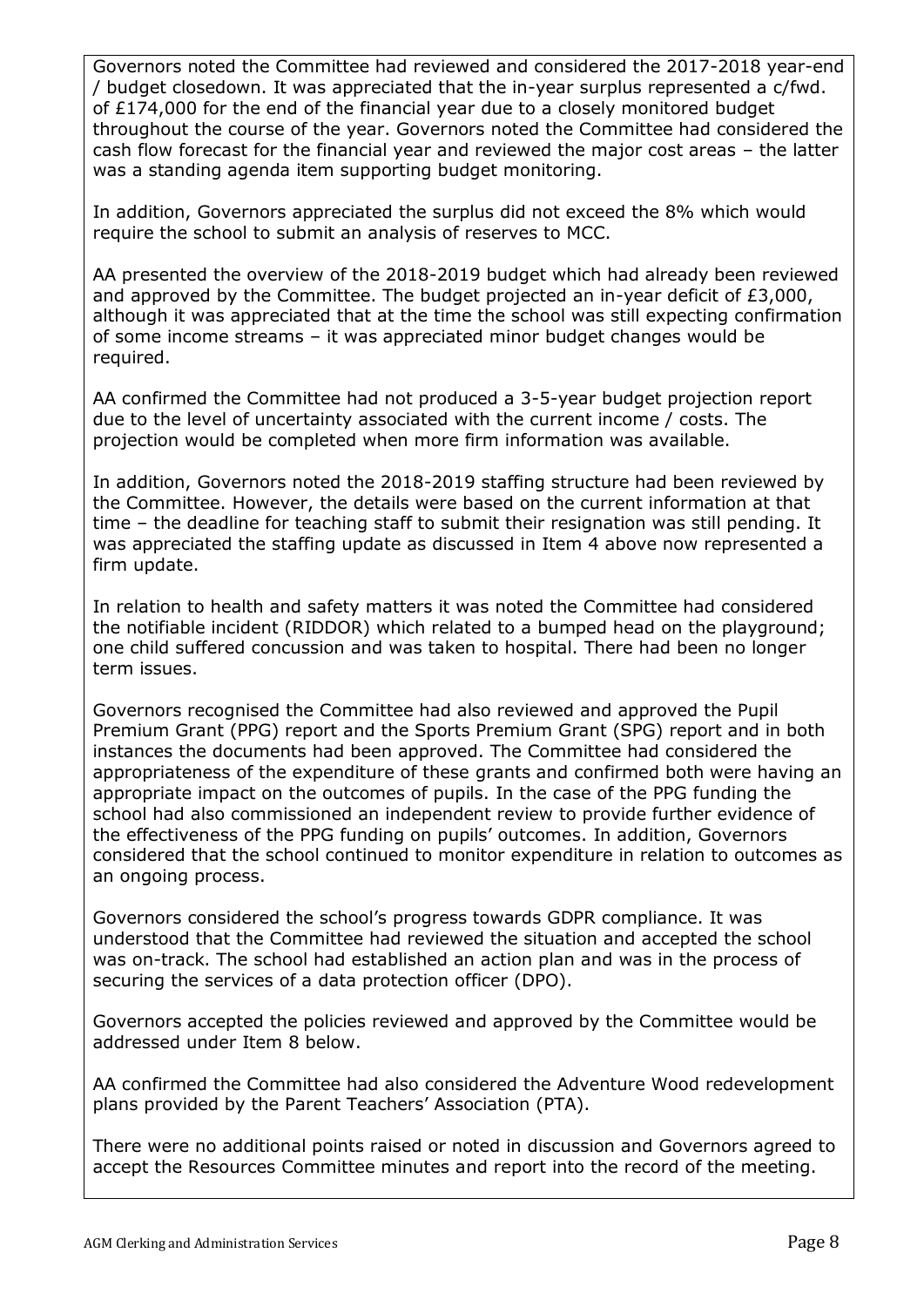There were no additional matters raised in discussion and Governors ratified the policies, documents and issues approved by the Resources Committee.

Teaching and Learning (T&L) Committee – 04.06.18 Ellie Russell (ER) presented the minutes relating to the 29 January 2018 meeting – the Governing Body had already received an oral report in relation to the meeting, but had not approved the actual minutes.

There were no issues raised with the document and Governors approved the T&L Committee minutes 29.01.18.

Governors noted the minutes relating to the T&L Committee meeting 04.06.18 had been circulated previously and the following maters were noted in discussion.

In the course of the discussions Liam Trippier (LT) presented a report in relation to a visit he had completed – the visit was focused on the Year 3 cohort. It was noted that LT had identified evidence of progress in writing and English grammar, punctuation and spelling (GPS). In addition, it was determined that the more able pupils were progressing well although the middle ability pupils were 'spikey' in some cases. In the case of the less able pupils this area was identified as a matter of concern – the group was not making the same level of progress in some cases.

ER confirmed the Committee had reviewed and considered the Jigsaw PHSE Policy drafted by the school. It was determined as a good document which would effectively support pupils and had been approved. However, the school had highlighted a significant number of withdrawals from some aspects of the teaching – the Committee had recommended the school to raise the issue with MCC. The Committee was concerned this may be representative of a wider picture and that MCC should be made aware.

Governors noted the Committee had reviewed the school's approach to the Year 5 moving into Year 6 cohort – the development of smaller class sizes allowing greater focus on smaller group work.

Governors appreciated the school had identified some differences in the targeted groups and the issue had been discussed by the Committee. Although there was a diminishing gap with the disadvantaged group, the EAL cohort was still showing a significant gap when looking at attainment. It was appreciated that the school was seeking to address this issue with an extension to the additional work supporting EAL pupils – this would continue into the next academic year. The school had already shared this would be a two year target.

ER confirmed the Committee had considered the current attendance data especially the breakdown of the data into the different targeted groups – this issue had been addressed as part of Item 4 above.

Governors recognised the policies and documents reviewed and approved by the Committee would be addressed as part of Item 8 below.

There were no additional points raised or noted in discussion and Governors agreed to accept the T&L Committee minutes and report into the record of the meeting.

There were no additional points raised or noted in discussion and Governors ratified any matters approved by the Committee.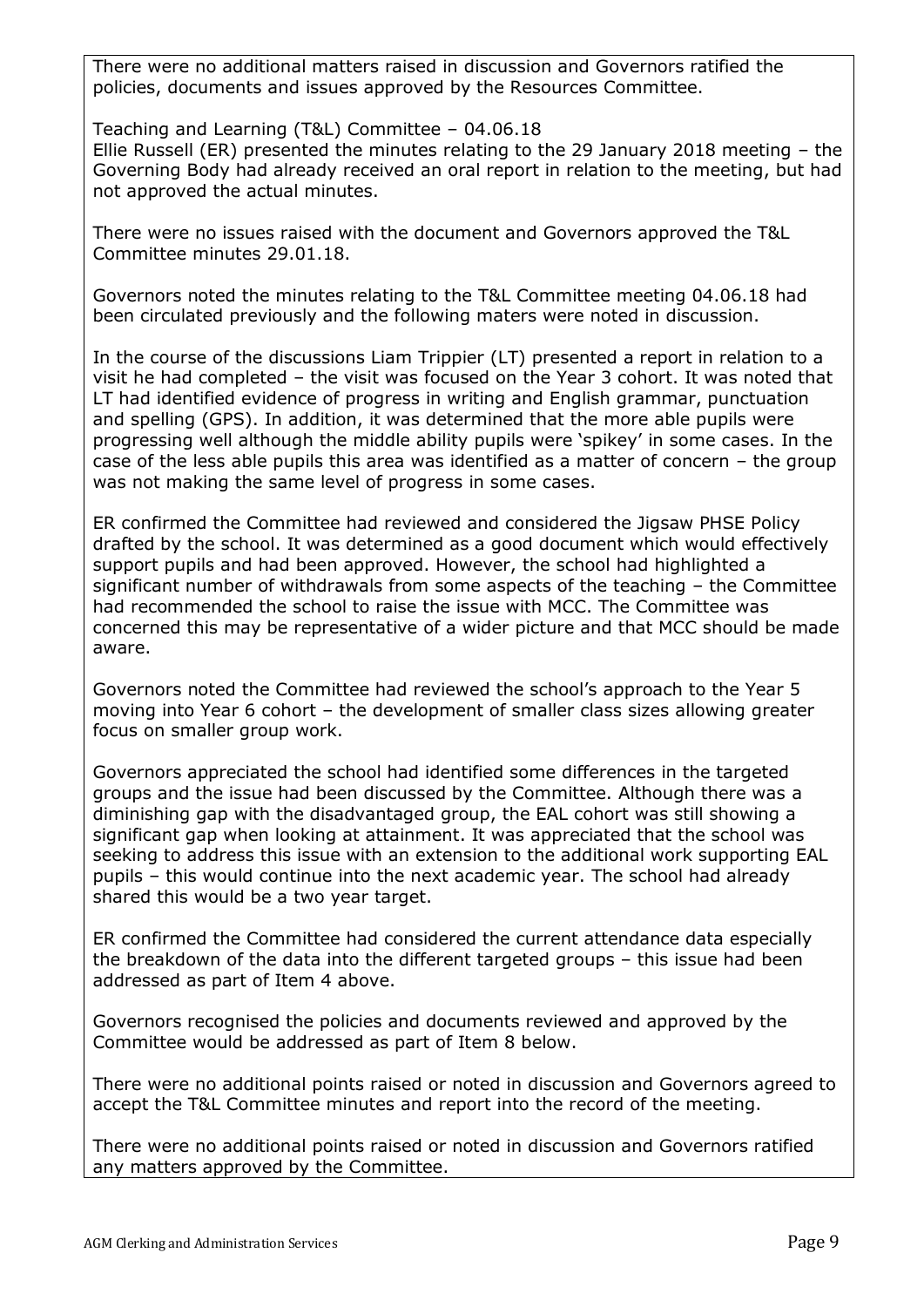| <b>Resolutions / Agreed Actions</b>                                                    | Owner                    | <b>Date</b> |
|----------------------------------------------------------------------------------------|--------------------------|-------------|
| Agreed - accept resources Committee minutes and<br>report into record of meeting.      | Governing<br><b>Body</b> |             |
| Ratified - 2017-2018 Year End / Budget Closedown.                                      | Governing<br><b>Body</b> |             |
| Noted - 2017-2018 Analysis of Reserves not<br>required.                                | Governing<br>Body        |             |
| Ratified - 2018-2019 budget.                                                           | Governing<br><b>Body</b> |             |
| Noted - 3-5-year budget projections to be<br>completed.                                | Governing<br><b>Body</b> |             |
| Ratified - 2018-2019 staffing structure.                                               | Governing<br>Body        |             |
| Ratified - Pupil Premium Grant (PPG) Report.                                           | Governing<br>Body        |             |
| Ratified - Sports Premium Grant (SPG) Report.                                          | Governing<br>Body        |             |
| Ratified - Adventure Wood Redevelopment Plans.                                         | Governing<br><b>Body</b> |             |
| Approved - T&L Committee minutes 29.01.18.                                             | Governing<br>Body        |             |
| Agreed - accept T&L Committee minutes and report<br>(04.06.18) into record of meeting. | Governing<br><b>Body</b> |             |
| Ratified - policies and documents approved by T&L<br>Committee.                        | Governing<br><b>Body</b> |             |

#### **Item Behaviour and Safeguarding of Pupils**

Liam Trippier Report

**6**

LT confirmed he had completed a review of safeguarding matters across the school as the acting safeguarding link Governor – in the absence of the previous link Sheila Newman.

It was recognised that the school retained a comprehensive range of documents supporting safeguarding. The documents were well maintained and considered current. It was considered as part of the review that safeguarding practices and procedures across the school were 'impressive'.

Q. Were any safeguarding questions presented to the pupils?

A. Not during this visit – there were safeguarding questions raised when the school completed its checks previously.

Q. During the school's previous checks were there any areas of concern from the responses?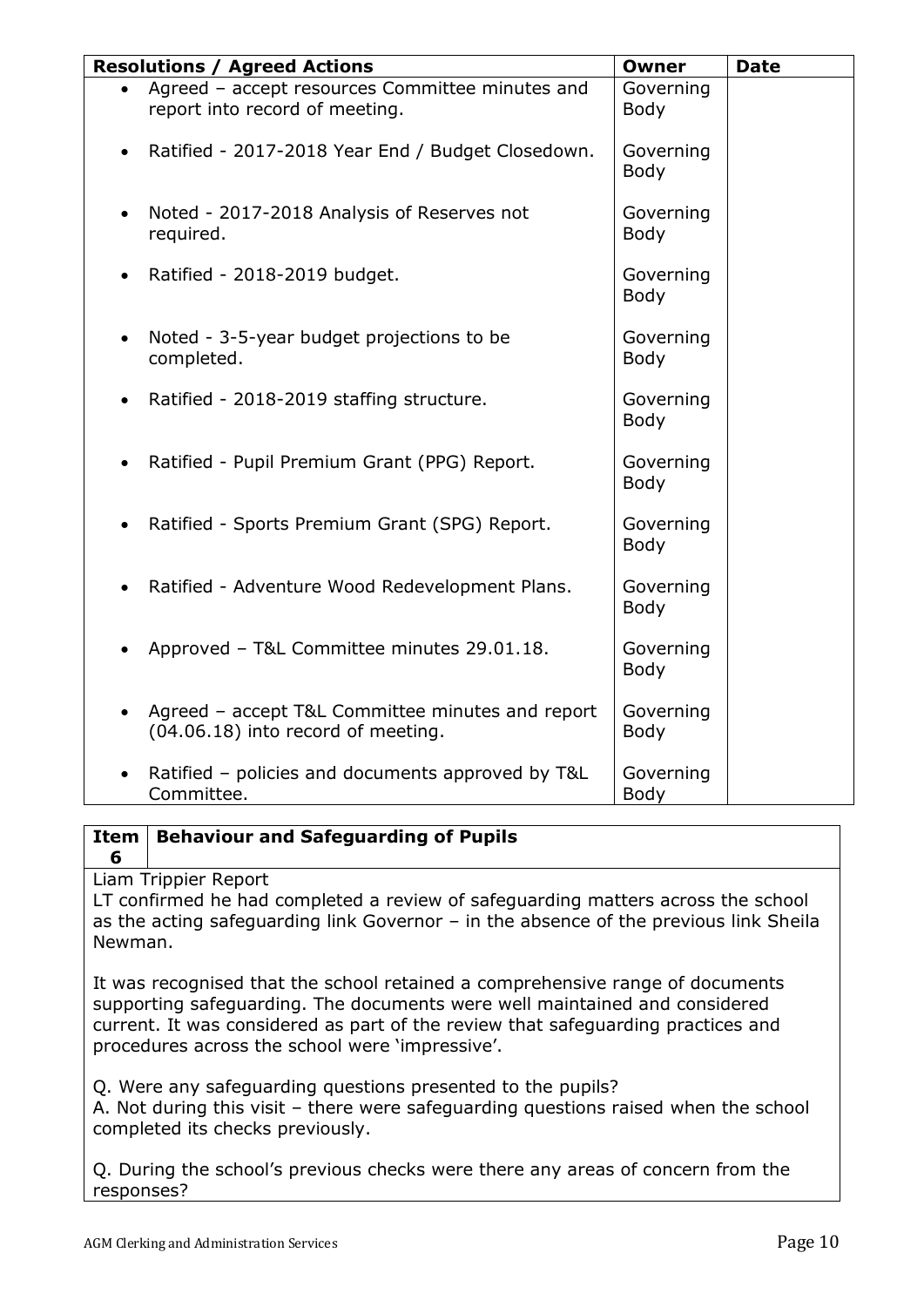A. The school was concerned by the pupils' response to how they would deal with a different adult / stranger on the school premises. It was noted the children's first instinct was to approach this individual rather then reporting their presence to another adult / teacher.

The Headteacher confirmed the children's responses had triggered additional support and reiteration of the school's practices.

LT suggested the school's systems and procedures were good and that children's views were taken into account; as were local issues such as domestic violence which was a high-profile issue in the MCC area.

LT confirmed he also reviewed a series of anonymised case studies which were being addressed by the school.

Governors noted that Joanna Dennis would adopt the role of safeguarding link for the remainder of the current academic year.

There were no additional points raised or noted in discussion and Governors agreed to accept the safeguarding report into the report of the meeting.

Keeping Children Safe in Education (KCSIE).

LT highlighted that the Department for Education (DfE) had released updated statutory guidance – KCSIE. It was noted the guidance will come into force from September 2018 and may yet be amended. However, Governors were expected to read and have a working understanding of Section 1.

There were no additional points raised or noted in discussion and Governors agreed to accept the document into the record of the meeting.

Governors noted their requirement to read and understand Section 1 of the KCSIE guidance.

| <b>Resolutions / Agreed Actions</b>                                         | Owner             | <b>Date</b>       |
|-----------------------------------------------------------------------------|-------------------|-------------------|
| Agreed - accept safeguarding report into record of<br>$\bullet$<br>meeting. | Governing<br>Body |                   |
| Agreed - accept KCSIE guidance into record of<br>$\bullet$<br>meeting.      | Governing<br>Body |                   |
| • Action – read Section 1 of updated KCSIE guidance.                        | Each<br>Governor  | September<br>2018 |

| Item                                                                                                                           | <b>General Data Protection Regulations (GDPR).</b> |  |  |
|--------------------------------------------------------------------------------------------------------------------------------|----------------------------------------------------|--|--|
| The Chair confirmed that the matters for discussion in relation to this item had been<br>raised under Item 4 and Item 5 above. |                                                    |  |  |
| <b>Resolutions / Agreed Actions</b><br>Date<br>Owner                                                                           |                                                    |  |  |
|                                                                                                                                |                                                    |  |  |

### **Item Policies for Review and Approval**

Governors noted and reviewed a series of policies and documents listed below. It was appreciated these policies / documents had also been reviewed and approved by either the T&L Committee of the Resources Committee.

**8**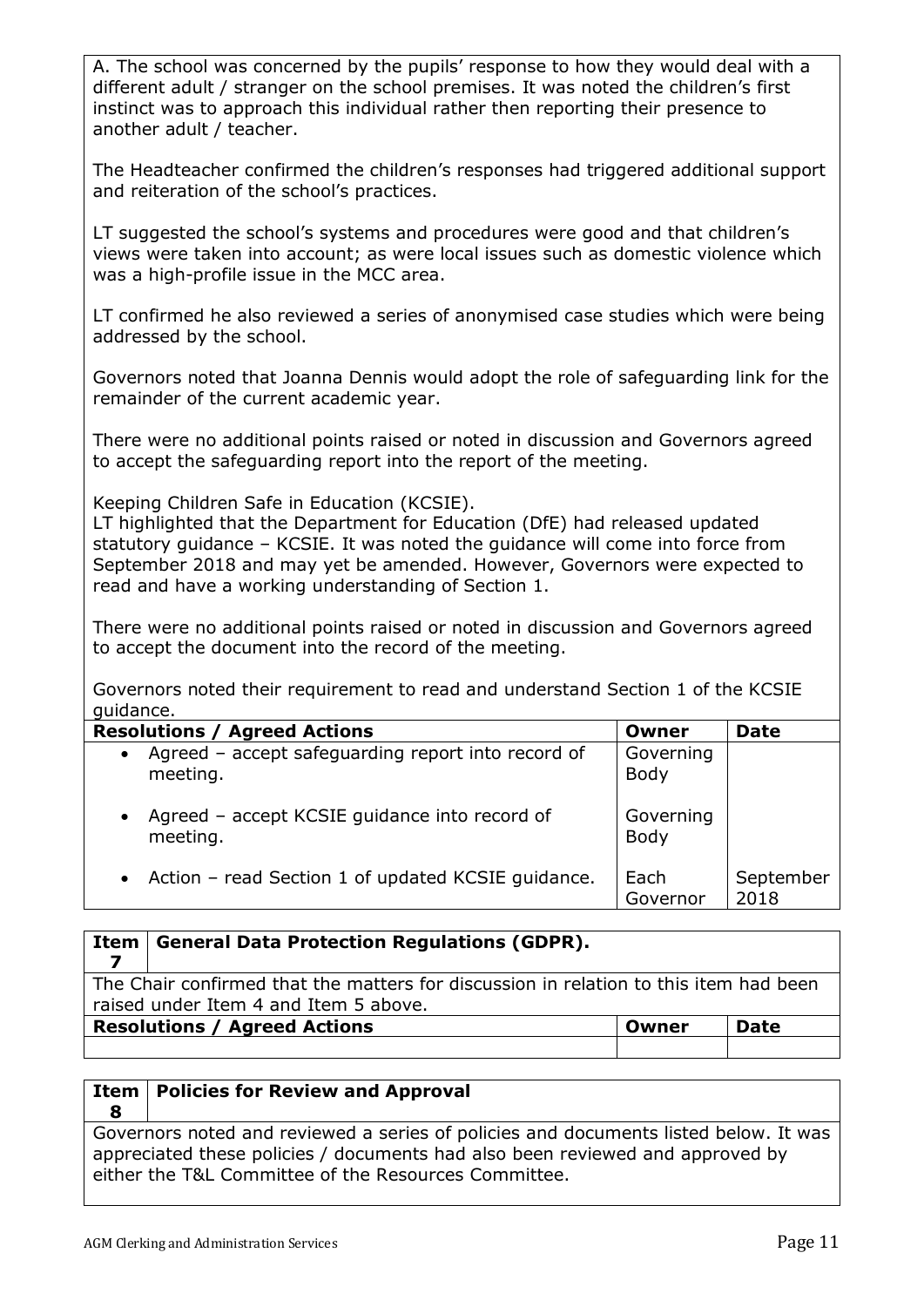| There were no additional points raised by Governors and each was ratified by the<br>Governing Body. It was also noted that the Headteacher confirmed the Home School<br>agreement document would be issued to all parents with children arriving in the<br>Nursery and Reception classes for September 2018.<br>Flexible Working Requests Policy<br>Grievance Bullying and Harassment Policy.<br><b>Behaviour Policy</b><br>Dinner Money Debt Policy<br><b>Calculation Policy</b><br><b>Teacher Appraisal Policy</b><br>Home School Agreement |                                          |             |  |
|-----------------------------------------------------------------------------------------------------------------------------------------------------------------------------------------------------------------------------------------------------------------------------------------------------------------------------------------------------------------------------------------------------------------------------------------------------------------------------------------------------------------------------------------------|------------------------------------------|-------------|--|
| Positive Handling Policy                                                                                                                                                                                                                                                                                                                                                                                                                                                                                                                      |                                          |             |  |
| <b>Resolutions / Agreed Actions</b><br>Ratified - Flexible Working Requests Policy.                                                                                                                                                                                                                                                                                                                                                                                                                                                           | <b>Owner</b><br>Governing<br><b>Body</b> | <b>Date</b> |  |
| Ratified - Grievance Bullying and Harassment Policy.                                                                                                                                                                                                                                                                                                                                                                                                                                                                                          | Governing<br>Body                        |             |  |
| Ratified - Behaviour Policy.                                                                                                                                                                                                                                                                                                                                                                                                                                                                                                                  | Governing<br><b>Body</b>                 |             |  |
| Ratified - Dinner Money Debt Policy.                                                                                                                                                                                                                                                                                                                                                                                                                                                                                                          | Governing<br><b>Body</b>                 |             |  |
| Ratified - Calculation Policy.                                                                                                                                                                                                                                                                                                                                                                                                                                                                                                                | Governing<br><b>Body</b>                 |             |  |
| Ratified - Teacher Appraisal Policy.                                                                                                                                                                                                                                                                                                                                                                                                                                                                                                          | Governing<br><b>Body</b>                 |             |  |
| Ratified - Home School Agreement.                                                                                                                                                                                                                                                                                                                                                                                                                                                                                                             | Governing<br>Body                        |             |  |
| Ratified - Positive Handling Policy.                                                                                                                                                                                                                                                                                                                                                                                                                                                                                                          | Governing<br><b>Body</b>                 |             |  |

#### **Item 9 Governance Matters**

Governors' Action Plan.

The Chair presented the updated Governors' action plan which had been circulated prior to the meeting.

In reviewing the document, it was appreciated that progress had been made in the majority of areas – although there had been no real progress in succession planning. It was recognised that the Governing body needed to build the leadership capacity and Governors would need to commence work on transition during the course of 2018- 2019.

Governors noted an additional section had been designated – to highlight the importance of income generation. It was appreciated this aspect was already being actioned – the establishment and development of a sports coach role was integral to sourcing extra income for the school.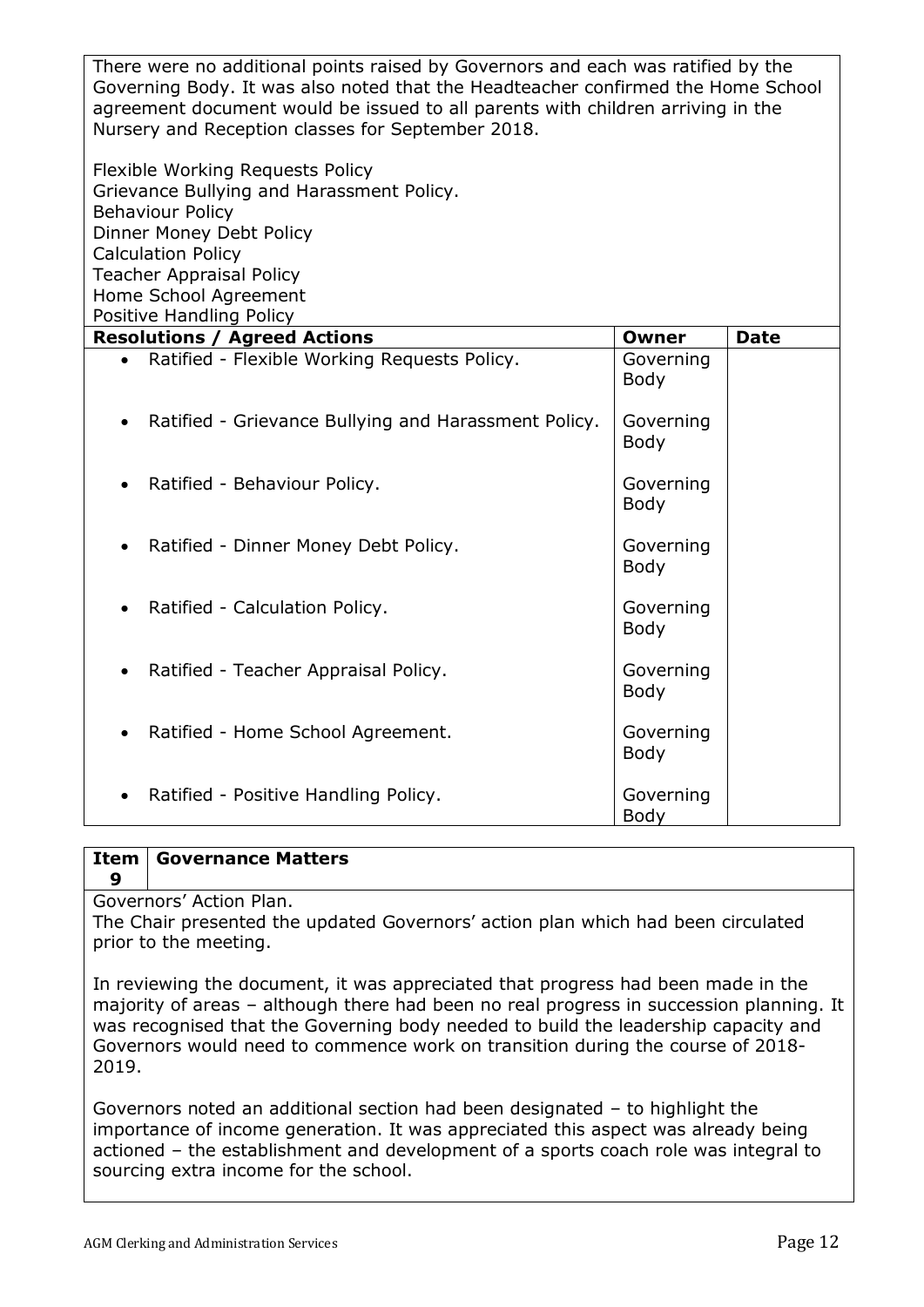In relation to the issue of academisation, Governors understood that it was not an imminent issue for consideration, but rather a matter to be aware of that could come to the forefront in the near future.

It was appreciated the plan and outstanding actions would be carried forward into the new academic year.

There were no additional points raised or noted in discussion and Governors agreed to accept the Governors' action plan into the record of the meeting.

Sheila Newman Memorial.

Governors considered and discussed the arrangements to establish a memorial to Sheila Newman (SN).

It was noted the Headteacher would forward invitations to SN family for the events scheduled for 13 July 2018 – there would be three different assemblies with an age appropriate differentiation. It was noted the events would focus on SN passion for developing reading with a range of opportunities for reading and sharing books.

Q. Would the event be communicated to parents?

A. Yes – it would be a matter of keeping parents informed.

Associate Governors.

The Governing Body considered the situation relating to the two proposed associate Members – both had attended recent meetings and expressed an interest in supporting the school and Governing Body. It was appreciated that both candidates possessed a range of skills and experience that would be invaluable to the Governing body.

Following a short discussion Governors agreed to appoint Scott Davenport (SD) and Sam Hughes (SH) as Associate Members, with a standard four-year term of office.

| <b>Resolutions / Agreed Actions</b>                                                                   | Owner                 | <b>Date</b>       |
|-------------------------------------------------------------------------------------------------------|-----------------------|-------------------|
| • Action – transition / succession planning to be<br>agenda item next scheduled meeting.              | HT / Chair<br>/ Clerk | September<br>2018 |
| • Action – forward formal invitations to SN family for<br>forthcoming event.                          | HТ                    |                   |
| • Action – ensure parents / carers informed of event.                                                 | HТ                    |                   |
| Agreed - appointment of SD and SH as Associate<br>$\bullet$<br>Members with four-year term of office. | Governing<br>Body     |                   |

### **Item 10 AOB**

2018-2019 Meeting Schedule.

The Chair presented the proposed calendar for meetings and in the course of discussion it was noted that a safeguarding training session would be scheduled prior to the first meeting, 24 September 2018 – the training would commence at 5.30pm and be followed by the main meeting at approximately 6.30pm.

It was confirmed that the Clerk would issue electronic invites to Governors.

There were no additional points raised or noted in discussion and Governors approved the 2018-2019 meeting schedule.